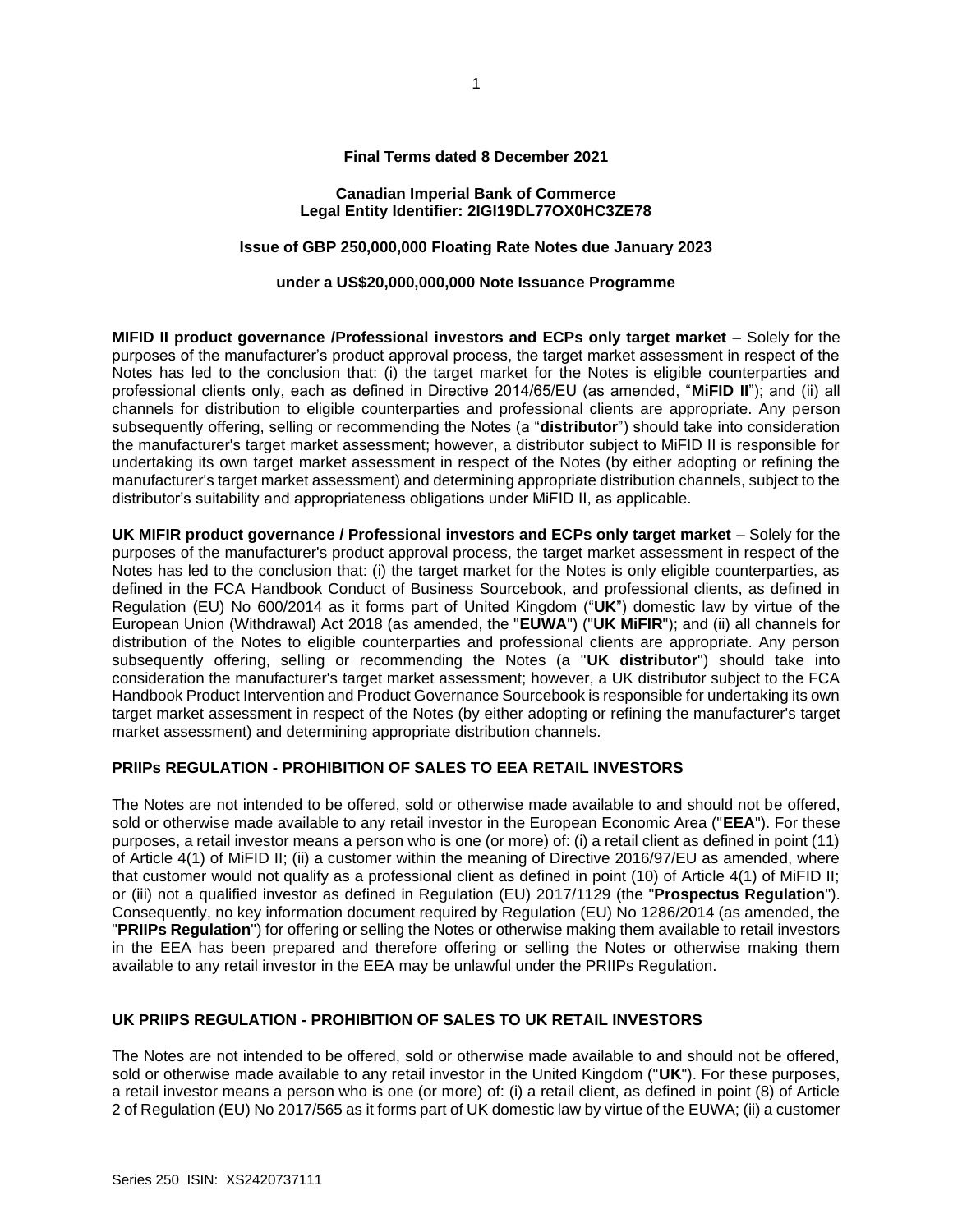within the meaning of the provisions of the Financial Services and Markets Act, 2000 (as amended, the "**FSMA**") and any rules or regulations made under the FSMA to implement Directive (EU) 2016/97 (as amended), where that customer would not qualify as a professional client, as defined in point (8) of Article 2(1) of Regulation (EU) No 600/2014 as it forms part of UK domestic law by virtue of the EUWA; or (iii) not a qualified investor as defined in Article 2 of the Prospectus Regulation as it forms part of UK domestic law by virtue of the EUWA (the "**UK Prospectus Regulation**"). Consequently, no key information document required by Regulation (EU) No 1286/2014 (as amended) as it forms part of UK domestic law by virtue of the EUWA (the "**UK PRIIPs Regulation**") for offering or selling the Notes or otherwise making them available to retail investors in the UK has been prepared and therefore offering or selling the Notes or otherwise making them available to any retail investor in the UK may be unlawful under the UK PRIIPs Regulation.

# **PART A – CONTRACTUAL TERMS**

Terms used herein shall be deemed to be defined as such for the purposes of the terms and conditions (the "**Conditions**") set forth in the Prospectus dated 25 June 2021 and the supplements to the Prospectus dated 27 August 2021 and 3 December 2021, which together constitute a base prospectus (the "**Prospectus**") for the purposes of the Prospectus Regulation. This document constitutes the Final Terms of the Notes described herein for the purposes of the Prospectus Regulation and must be read in conjunction with such Prospectus as so supplemented. Full information on the Issuer and the offer of the Notes is only available on the basis of the combination of these Final Terms and the Prospectus as so supplemented. The Prospectus and the supplements to the Prospectus are available for viewing during normal business hours at and copies may be obtained from the registered office of the Issuer at 199 Bay St., Toronto, Canada M5L 1A2, and at the office of the Fiscal Agent, Deutsche Bank AG, London Branch at Winchester House, 1 Great Winchester Street, London EC2N 2DB and may also be viewed on the website of the Luxembourg Stock Exchange at [www.bourse.lu](http://www.bourse.lu/) under the name of the Issuer.

| 1. | (i)  | Issuer:                                            | Canadian Imperial Bank of Commerce                                       |
|----|------|----------------------------------------------------|--------------------------------------------------------------------------|
|    | (ii) | Branch:                                            | Head Office, Toronto                                                     |
| 2. | (i)  | <b>Series Number</b>                               | 250                                                                      |
|    | (ii) | <b>Tranche Number</b>                              | 1                                                                        |
| 3. |      | <b>Specified Currency or Currencies:</b>           | Pounds Sterling ("GBP")                                                  |
| 4. |      | Aggregate Nominal Amount of Notes: GBP 250,000,000 |                                                                          |
| 5. |      | <b>Issue Price:</b>                                | 100.998 per cent. of the Aggregate Nominal<br>Amount                     |
| 6. | (i)  | <b>Specified Denominations:</b>                    | GBP 100,000 and integral multiples thereof                               |
|    |      |                                                    | The Notes may not be subdivided or reissued in a<br>smaller denomination |
|    | (ii) | <b>Calculation Amount:</b>                         | GBP 100,000                                                              |
| 7. | (i)  | <b>Issue Date:</b>                                 | 13 December 2021                                                         |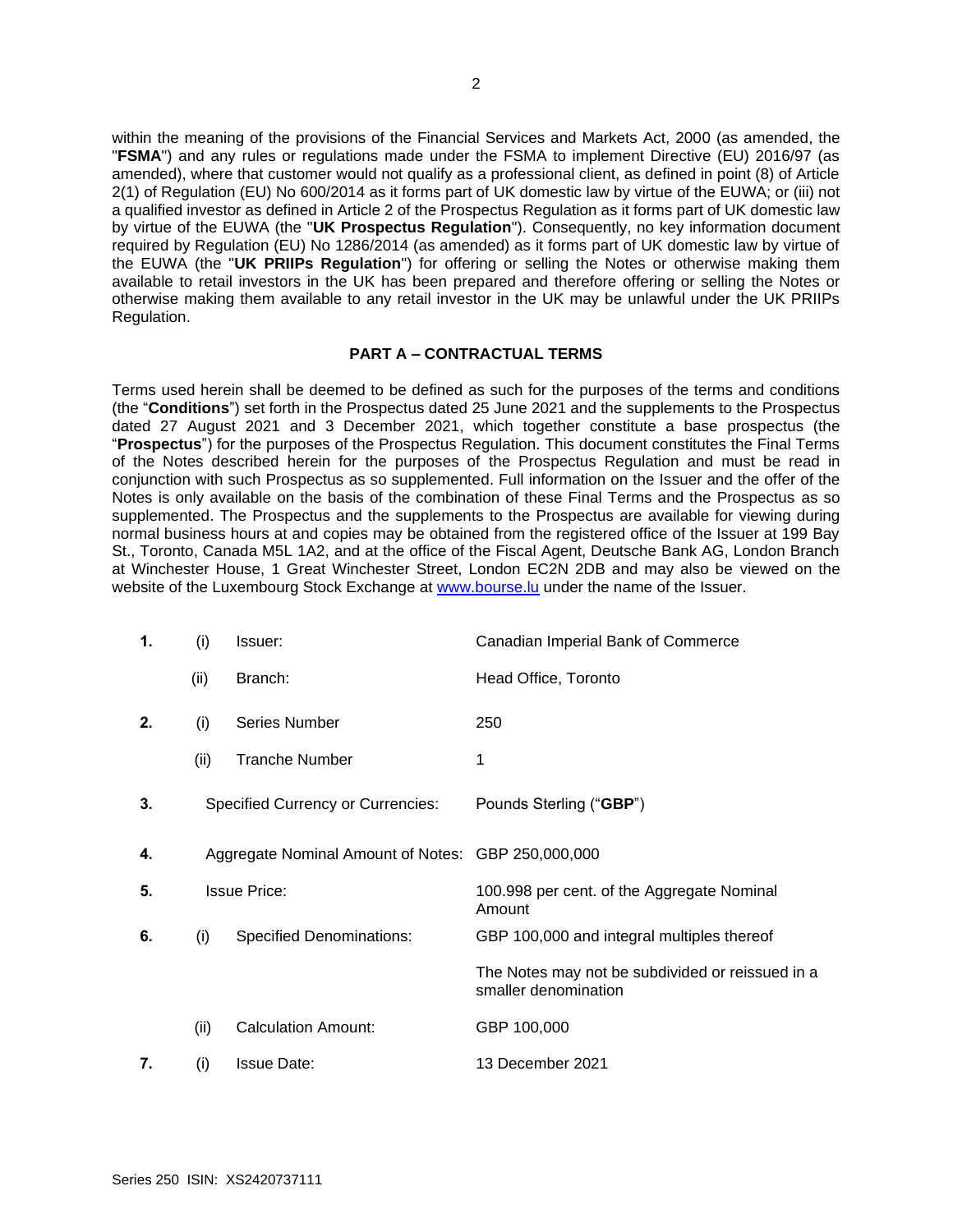|                                                  | (ii)  | Interest Commencement Date:                            | <b>Issue Date</b>                                                                                                                                                                                        |
|--------------------------------------------------|-------|--------------------------------------------------------|----------------------------------------------------------------------------------------------------------------------------------------------------------------------------------------------------------|
|                                                  | (iii) | <b>CNY Issue Trade Date:</b>                           | Not Applicable                                                                                                                                                                                           |
| 8.                                               |       | <b>Maturity Date:</b>                                  | The Interest Payment Date falling in or nearest to 13<br>January 2023, subject to adjustment for payment<br>purposes only in accordance with the Modified<br>Following Business Day Convention, Adjusted |
| 9.                                               |       | <b>Interest Basis:</b>                                 | Compounded SONIA + 1.00 per cent. Floating Rate                                                                                                                                                          |
|                                                  |       |                                                        | (see paragraph 17 below)                                                                                                                                                                                 |
| 10.                                              |       | Redemption/Payment Basis:                              | Subject to any purchase and cancellation or early<br>redemption, the Notes will be redeemed on the<br>Maturity Date at 100 per cent. of their nominal<br>amount                                          |
| 11.                                              |       | Change of Interest Basis:                              | Not Applicable                                                                                                                                                                                           |
| 12.                                              |       | Put/Call Options:                                      | Not Applicable                                                                                                                                                                                           |
| 13.                                              |       | Status of the Notes:                                   | <b>Senior Notes</b>                                                                                                                                                                                      |
| 14.                                              |       | Date Board approval for issuance of<br>Notes obtained: | Not Applicable                                                                                                                                                                                           |
| 15.                                              |       | <b>Bail-inable Notes:</b>                              | No                                                                                                                                                                                                       |
| PROVISIONS RELATING TO INTEREST (IF ANY) PAYABLE |       |                                                        |                                                                                                                                                                                                          |
| 16.                                              |       | <b>Fixed Rate Note Provisions:</b>                     | Not Applicable                                                                                                                                                                                           |

| 17. |      | <b>Floating Rate Note Provisions:</b> | Applicable                                                                                                                                                                                                                                                                                                                                           |
|-----|------|---------------------------------------|------------------------------------------------------------------------------------------------------------------------------------------------------------------------------------------------------------------------------------------------------------------------------------------------------------------------------------------------------|
|     | (i)  | Interest Periods:                     | The period commencing on (and including) the<br>Interest Commencement Date to (but excluding) the<br>first Specified Interest Payment Date and each<br>subsequent period commencing on (and including) a<br>Specified Interest Payment Date to (but excluding)<br>the next succeeding Specified Interest Payment Date<br>(each an "Interest Period") |
|     | (ii) | <b>Interest Period Dates:</b>         | <b>Specified Interest Payment Dates</b>                                                                                                                                                                                                                                                                                                              |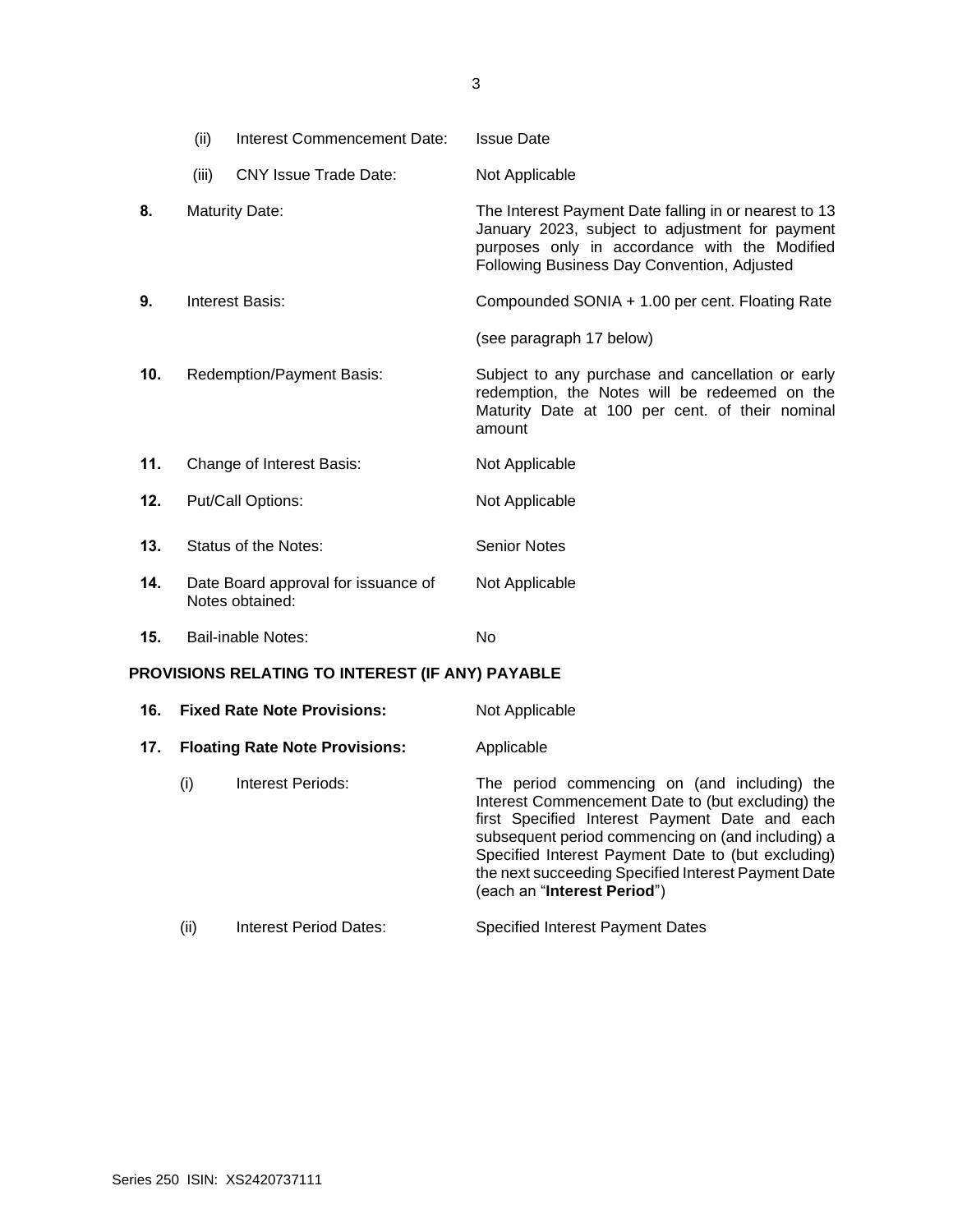| (iii)  | Interest Payment Dates:                                                                                              | Interest shall be payable in arrear on 13 January, 13<br>April, 13 July and 13 October in each year<br>commencing on (and including) 13 January 2022 up<br>to (and including) 13 January 2023 (each such<br>Interest Payment Date being a "Specified Interest<br>Payment Date") |
|--------|----------------------------------------------------------------------------------------------------------------------|---------------------------------------------------------------------------------------------------------------------------------------------------------------------------------------------------------------------------------------------------------------------------------|
|        |                                                                                                                      | There will be a short first interest period (the "Short"<br>First Interest Period") in respect of the period from<br>(and including) the Interest Commencement Date to<br>(but excluding) 13 January 2022 (short first coupon)                                                  |
|        |                                                                                                                      | The Interest Periods and the Specified Interest<br>Payment Dates will be adjusted in accordance with<br>the Business Day Convention set out below                                                                                                                               |
| (iv)   | <b>Business Day Convention:</b>                                                                                      | Modified<br>Following Business Day Convention,<br>Adjusted                                                                                                                                                                                                                      |
| (v)    | <b>Business Centre(s):</b>                                                                                           | London, New York and Toronto                                                                                                                                                                                                                                                    |
| (vi)   | Manner in which the Rate(s) of<br>Interest is/are to be determined:                                                  | Screen Rate Determination                                                                                                                                                                                                                                                       |
| (vii)  | Party responsible for calculating<br>the Rate(s) of Interest and<br>Interest Amount(s) (if not the<br>Fiscal Agent): | <b>Calculation Agent</b>                                                                                                                                                                                                                                                        |
| (viii) | Screen Rate Determination:                                                                                           | Applicable                                                                                                                                                                                                                                                                      |
|        | - Reference Rate:                                                                                                    | Compounded SONIA with Observation Period Shift                                                                                                                                                                                                                                  |

"**Compounded SONIA**" will be calculated by the Calculation Agent on the relevant Interest Determination Date, as follows, and the resulting percentage will be rounded if necessary to the fourth decimal place, with 0.00005 being rounded upwards:

$$
\left[\prod_{i=1}^{d_0} \left(1 + \frac{SONIA_i \times n_i}{365}\right) - 1\right] \times \frac{365}{d}
$$

where:

"**d**" is the number of calendar days in the relevant Observation Period;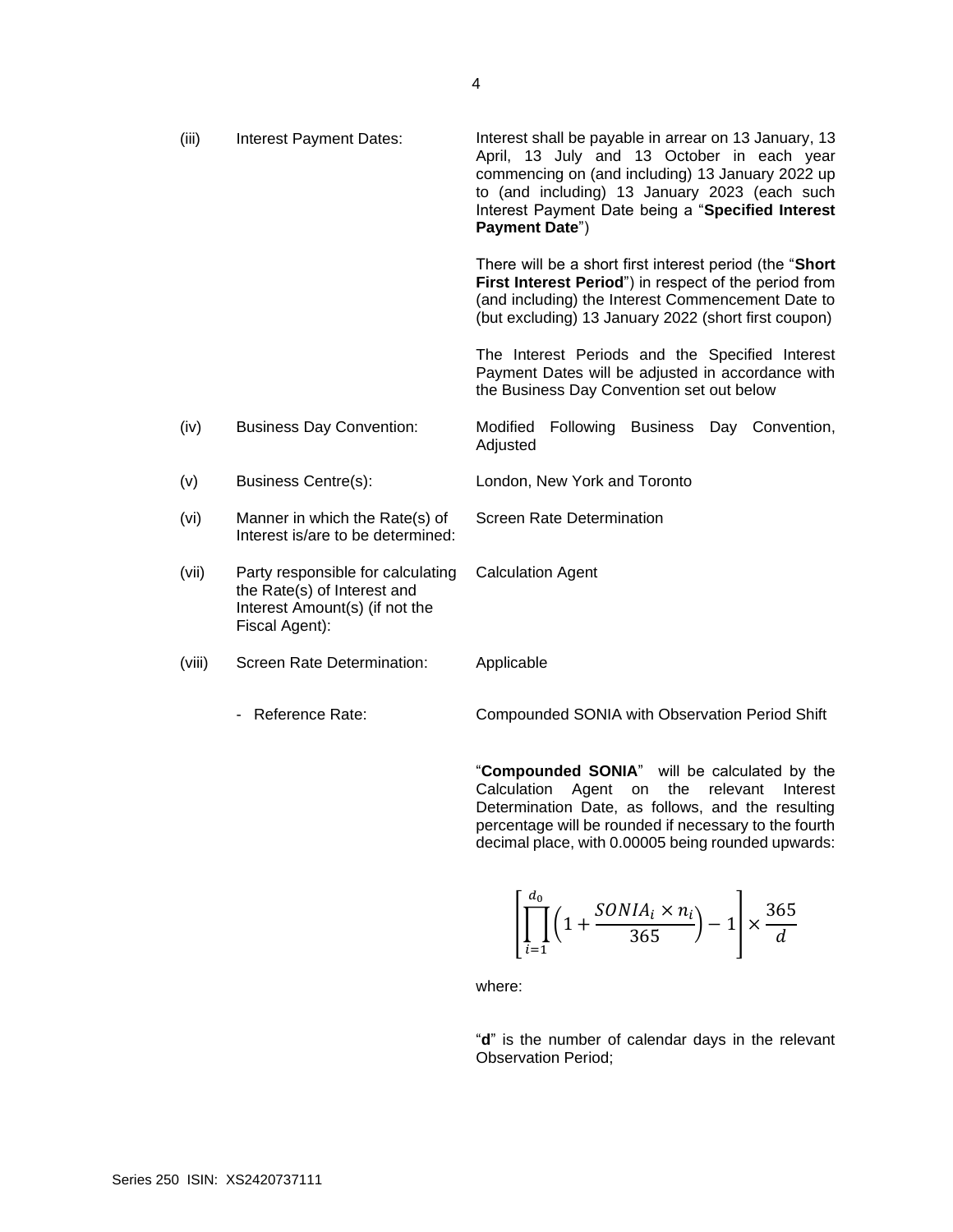"**do**" is the number of London Banking Days in the relevant Observation Period;

"**i**" is a series of whole numbers from one to do, each representing the relevant London Banking Day in chronological order from, and including, the first London Banking Day in the relevant Observation Period;

"**London Banking Day**" or "**LBD**" means any day on which commercial banks are open for general business (including dealing in foreign exchange and foreign currency deposits) in London;

"**ni**", for any London Banking Day "i" in the relevant Observation Period, means the number of calendar days from and including such London Banking Day "i" up to but excluding the following London Banking Day;

"**Observation Period**" means the period from and including the date falling five London Banking Days prior to the first day of the relevant Interest Period (and the first Interest Period shall begin on and include the Interest Commencement Date) and ending on, but excluding, the date falling five London Banking Days prior to the Interest Payment Date for such Interest Period (or the date falling five London Banking Days prior to such earlier date, if any, on which the Bonds become due and payable);

"**SONIA Reference Rate**" means, in respect of any London Banking Day, a reference rate equal to the daily Sterling Overnight Index Average ("**SONIA**") rate for such London Banking Day as provided by the administrator of SONIA to authorised distributors and as then published on the Relevant Screen Page or, if the Relevant Screen Page is unavailable, as otherwise published by such authorised distributors, in each case on the London Banking Day immediately following such London Banking Day; and

"**SONIAi**" means the SONIA Reference Rate for the London Banking Day, "i", in the relevant Observation Period (and published on the following London Banking Day)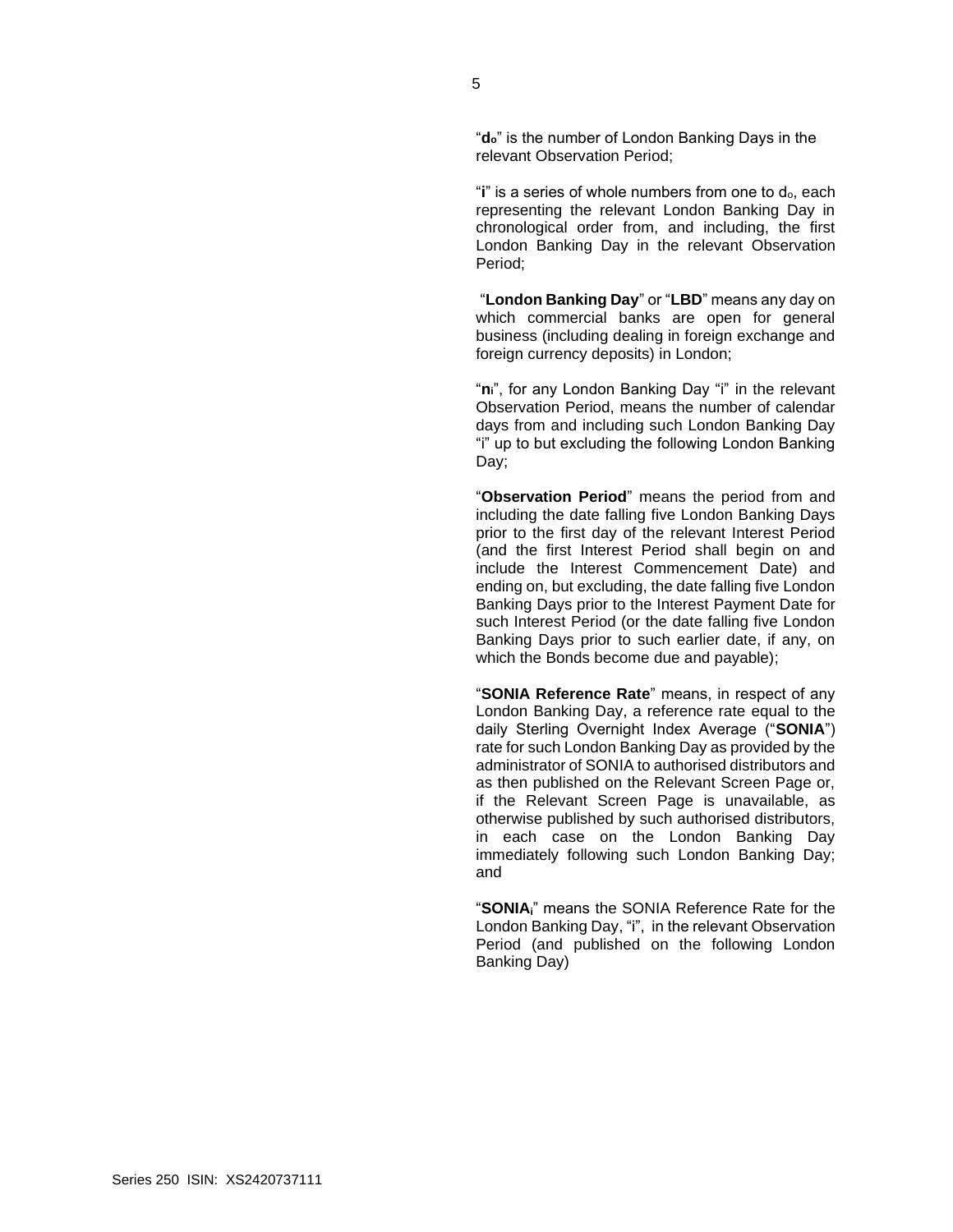If, in respect of any London Banking Day, the applicable SONIA Reference Rate is not made available on the Relevant Screen Page or has not otherwise been published by the relevant authorized distributors, then unless the Calculation Agent has been notified of any Successor Rate or Alternative Rate (and any related Adjustment Spread or Benchmark Amendments) pursuant to Condition 4(k), if applicable, the SONIA Reference Rate in respect of such London Banking Day shall be:

(a) (i) the Bank of England's Bank Rate (the "**Bank Rate**") prevailing at 5.00 p.m. (or, if earlier, close of business) on such London Banking Day; plus (ii) the mean of the spread of the SONIA Reference Rate to the Bank Rate over the previous five London Banking Days on which a SONIA Reference Rate has been published, excluding the highest spread (or, if there is more than one highest spread, one only of those highest spreads) and lowest spread (or, if there is more than one lowest spread, one only of those lowest spreads) to the Bank Rate; and

(b) if the Bank Rate is not available on the relevant London Banking Day, the most recent SONIA Reference Rate in respect of a London Banking Day.

Notwithstanding the paragraph above, and subject to Condition 4(k), in the event the Bank of England publishes guidance as to (i) how the SONIA Reference Rate is to be determined or (ii) any rate that is to replace the SONIA rate, the Calculation Agent (or such other party responsible for the calculation of the Rate of Interest, as specified in the applicable Final Terms) shall, subject to receiving written instructions from the Issuer and to the extent that it is reasonably practicable, follow such guidance in order to determine the SONIA rate for any London Banking Day "i" for the purpose of the relevant Series of Notes for so long as the SONIA rate is not available or has not been published by the authorised distributors.

If the relevant Series of Notes become due and payable in accordance with Condition 9, the final Interest Determination Date shall, notwithstanding any Interest Determination Date specified in the applicable Final Terms, be deemed to be the date on which such Notes became due and payable and the Rate of Interest on such Notes shall, for so long as any such Note remains outstanding, be that determined on such date.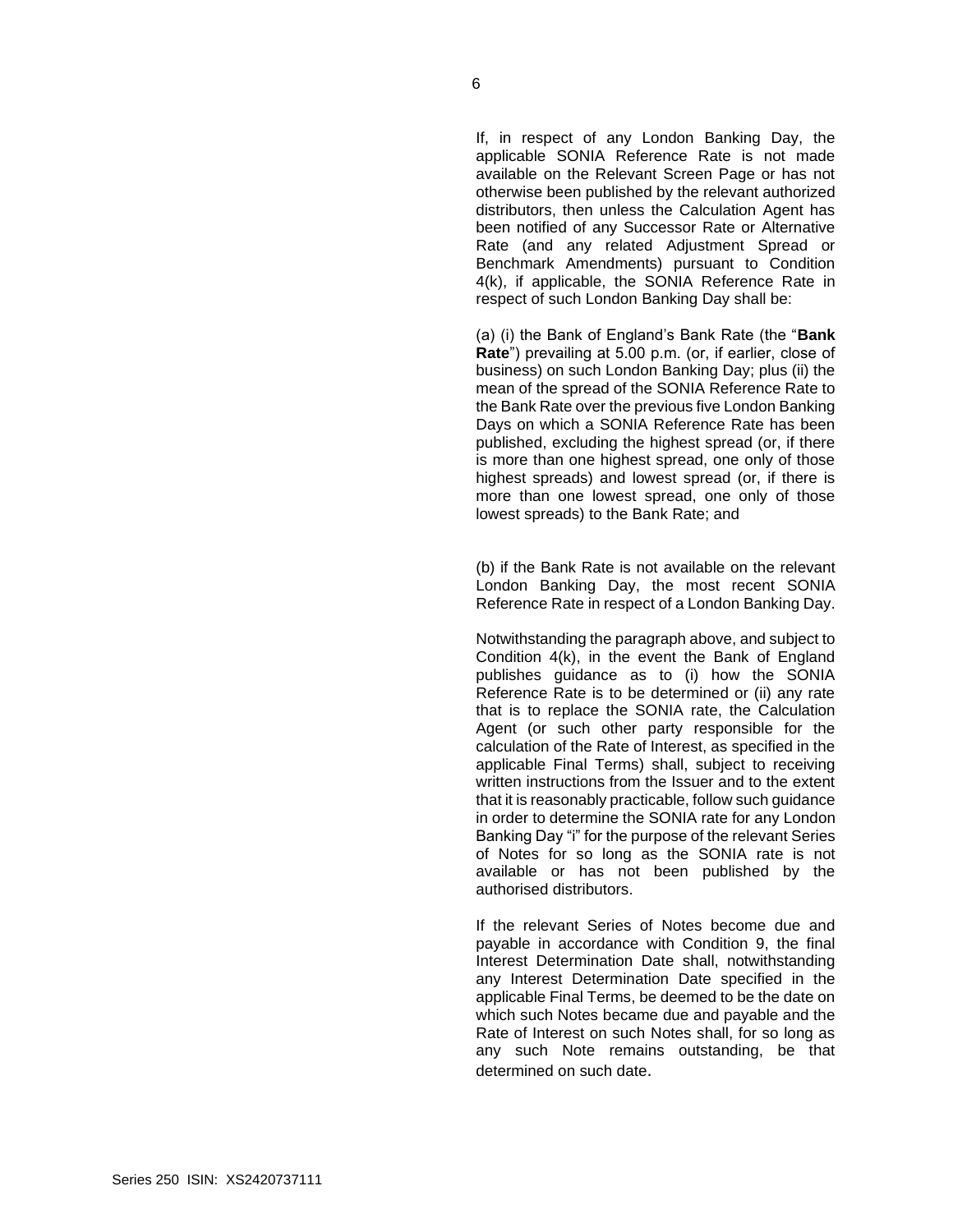|     |                   | - Relevant Screen Page                                                          | REUTERS Screen SONIA page (or any replacement<br>thereto)                       |
|-----|-------------------|---------------------------------------------------------------------------------|---------------------------------------------------------------------------------|
|     |                   | <b>Interest Determination</b><br>$Date(s)$ :                                    | The fifth London Banking Day prior to the end of each<br><b>Interest Period</b> |
|     |                   | Index Determination:                                                            | Not Applicable                                                                  |
|     |                   | <b>Observation Look-Back</b><br>Period:                                         | 5 London Business Days                                                          |
|     |                   | <b>Observation Period:</b>                                                      | As defined above                                                                |
|     |                   | <b>Observation Method:</b>                                                      | Shift                                                                           |
|     |                   | Lookback Number of U.S.<br><b>Government Securities</b><br><b>Business days</b> | Not Applicable                                                                  |
|     |                   | Rate Cut-Off Date:<br>-                                                         | Not Applicable                                                                  |
|     |                   | <b>Suspension Period:</b>                                                       | Not Applicable                                                                  |
|     |                   | Fallback Screen Page:                                                           | Not Applicable                                                                  |
|     |                   | <b>Relevant Financial Centre:</b>                                               | London                                                                          |
|     |                   | - Relevant Time:                                                                | 11:00 am London Time                                                            |
|     | (ix)              | ISDA Determination:                                                             | Not Applicable                                                                  |
|     | (x)               | Linear Interpolation                                                            | Not Applicable                                                                  |
|     | (x <sub>i</sub> ) | Margin(s):                                                                      | + 1.00 per cent. per annum                                                      |
|     | (xii)             | Interest Amount(s):                                                             | Calculated in accordance with Condition 4(f)                                    |
|     | (xiii)            | Minimum Rate of Interest:                                                       | Not Applicable                                                                  |
|     | (xiv)             | Maximum Rate of Interest:                                                       | Not Applicable                                                                  |
|     | (xv)              | Day Count Fraction:                                                             | Actual/365 (Fixed), Adjusted                                                    |
|     | (xvi)             | Benchmark Discontinuation -<br><b>Independent Adviser</b>                       | Not Applicable                                                                  |
|     | (xvii)            | Benchmark Discontinuation -<br><b>Compounded SOFR</b>                           | Not Applicable                                                                  |
| 18. |                   | <b>Zero Coupon Note Provisions:</b>                                             | Not Applicable                                                                  |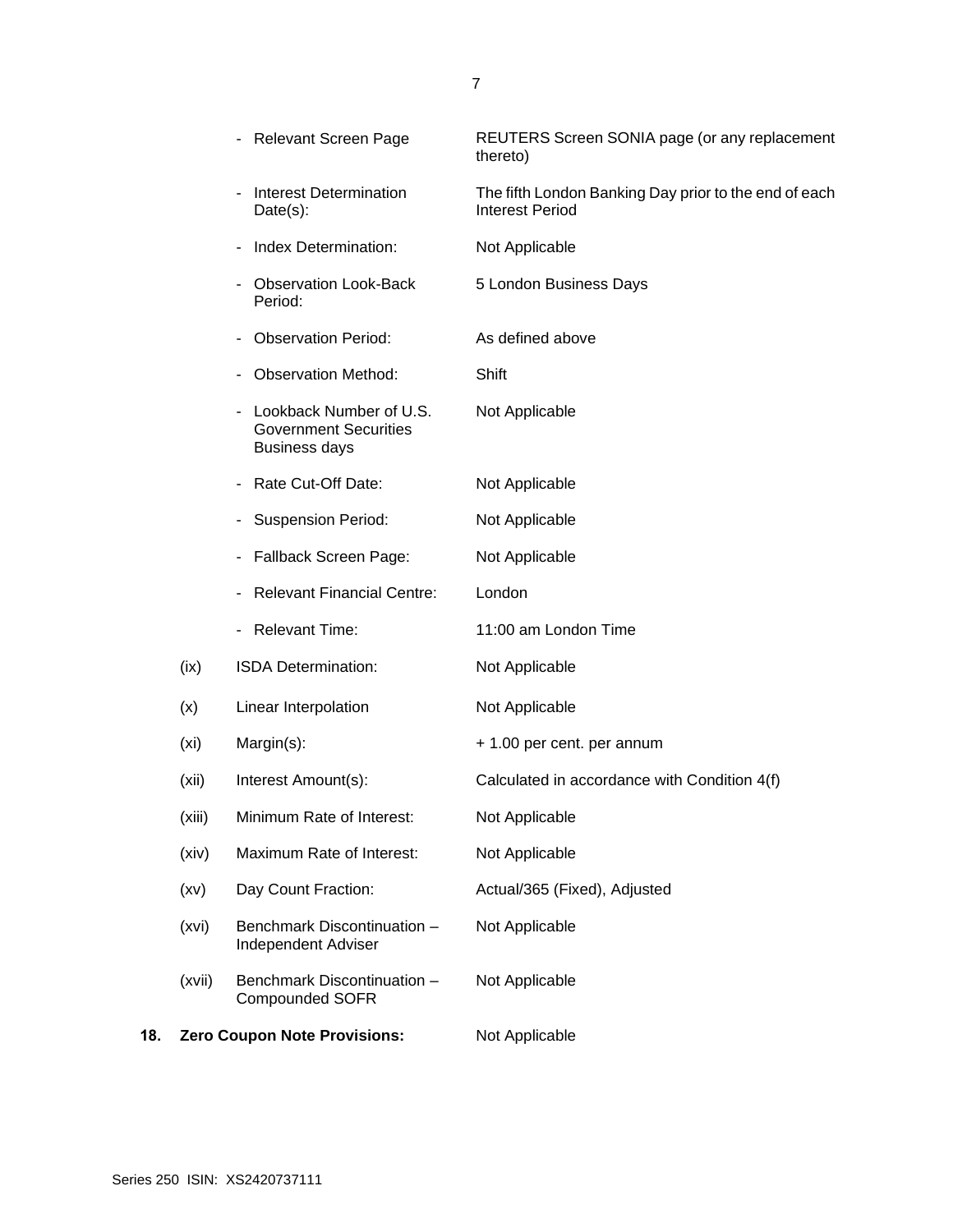# **PROVISIONS RELATING TO REDEMPTION OR CONVERSION**

|                                                   | 19. Call Option:                                                                    | Not Applicable                                                                                                                             |  |
|---------------------------------------------------|-------------------------------------------------------------------------------------|--------------------------------------------------------------------------------------------------------------------------------------------|--|
|                                                   | 20. Put Option:                                                                     | Not Applicable                                                                                                                             |  |
|                                                   | 21. Bail-inable Notes - TLAC<br><b>Disqualification Event Call Option:</b>          | Not Applicable                                                                                                                             |  |
|                                                   | 22. Early Redemption on Occurrence of<br><b>Special Event (Subordinated Notes):</b> | Not Applicable                                                                                                                             |  |
|                                                   | 23. Final Redemption Amount of each<br>Note:                                        | GBP 100,000 per Calculation Amount                                                                                                         |  |
|                                                   | 24. Early Redemption Amount:                                                        | Not Applicable                                                                                                                             |  |
|                                                   | 25. Provisions relating to Automatic<br><b>Conversion:</b>                          | Not Applicable: the Notes are not Subordinated                                                                                             |  |
| <b>GENERAL PROVISIONS APPLICABLE TO THE NOTES</b> |                                                                                     |                                                                                                                                            |  |
|                                                   | 26. Form of Notes:                                                                  | <b>Bearer Notes:</b>                                                                                                                       |  |
|                                                   |                                                                                     |                                                                                                                                            |  |
|                                                   |                                                                                     | Permanent Global Note which is exchangeable for<br>Definitive Notes in the limited circumstances<br>specified in the permanent Global Note |  |
|                                                   | 27. New Global Note:                                                                | No                                                                                                                                         |  |
|                                                   | 28. Financial Centre(s) or other special<br>provisions relating to payment dates:   | London, New York and Toronto                                                                                                               |  |
|                                                   | 29. Talons for future Coupons to be attached<br>to Definitive Notes:                | <b>No</b>                                                                                                                                  |  |

Signed on behalf of the Issuer:

 $\mathbb{A}$ 

By: ............................................ By: .............<br>Duly authorized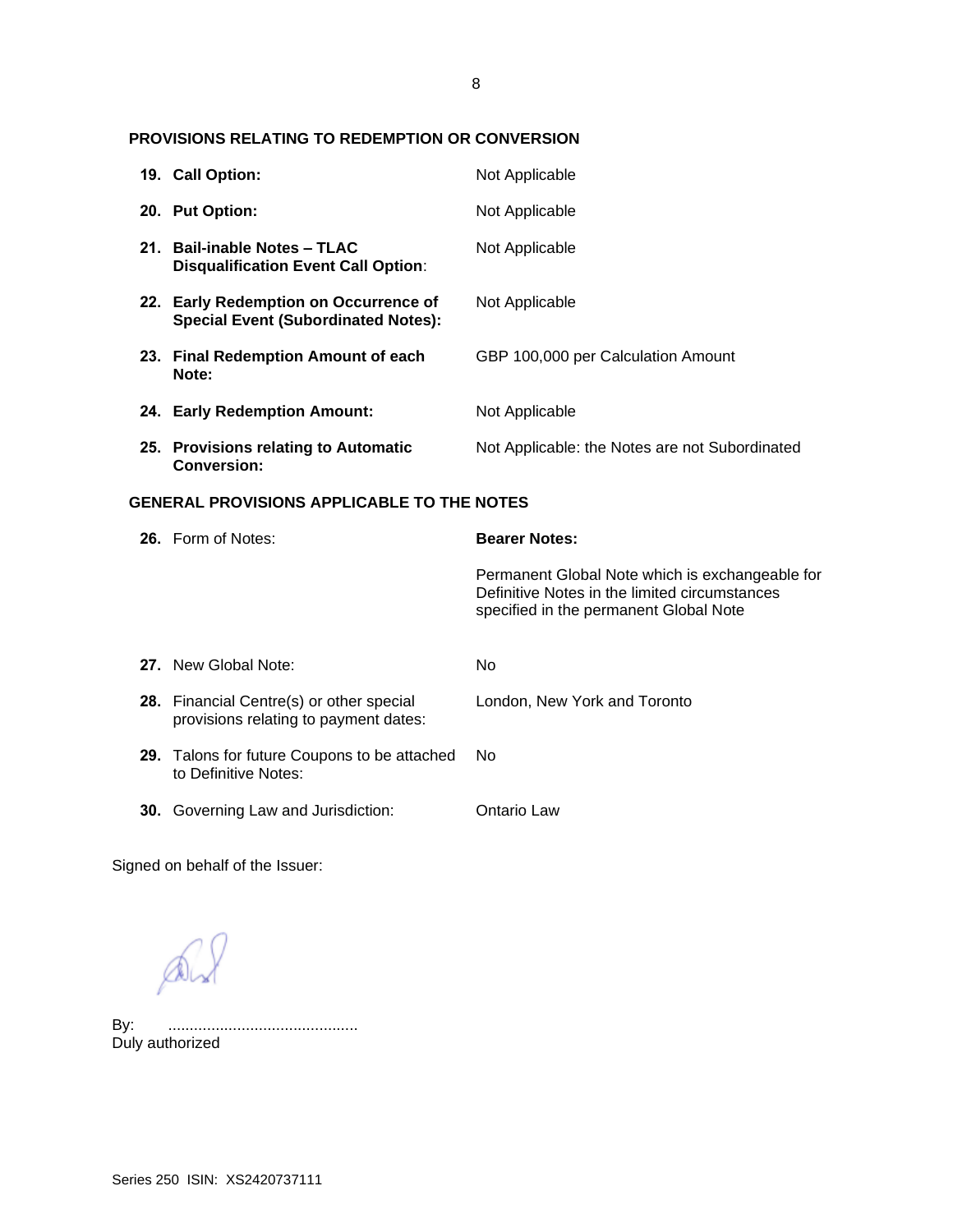# **PART B – OTHER INFORMATION**

# **1. LISTING AND ADMISSION TO TRADING**

- (i) Application is expected to be made by the Issuer (or on its behalf) for the Notes to be admitted to the official list of the Luxembourg Stock Exchange and admitted to trading on the Luxembourg Stock Exchange's regulated market with effect from 13 December 2021
- (ii) Estimate of total expenses related to EUR 1,400 admission to trading:

#### **2. RATINGS**

Ratings: The Notes to be issued are expected to be rated as follows:

S&P: A+

Moody's: Aa2

# **3. INTERESTS OF NATURAL AND LEGAL PERSONS INVOLVED IN THE ISSUE/OFFER**

Save for any fees payable to the Dealer, so far as the Issuer is aware, no person involved in the issue of the Notes has an interest material to the offer. The Dealer and its affiliates have engaged, and may in the future engage, in investment banking and/or commercial banking transactions with, and may perform other services for, the Issuer in the ordinary course.

#### **4. USE OF PROCEEDS**

| Use of Proceeds:               | As set out in the Prospectus |
|--------------------------------|------------------------------|
| <b>Estimated Net Proceeds:</b> | GBP 252,445,000              |

#### **5. YIELD**

Indication of yield: Not Applicable

# **6. OPERATIONAL INFORMATION**

| (i)   | ISIN Code:                                                                                                                 | XS2420737111                 |
|-------|----------------------------------------------------------------------------------------------------------------------------|------------------------------|
| (ii)  | Common Code:                                                                                                               | 242073711                    |
| (iii) | CFI:                                                                                                                       | <b>DTVXFB</b>                |
| (iv)  | FISN:                                                                                                                      | CIBC CANADA/VAR MTN 20230113 |
| (v)   | Any clearing system(s) other<br>than Euroclear Bank SA/NV<br>and Clearstream Banking S.A./<br>The Depository Trust Company | Not Applicable               |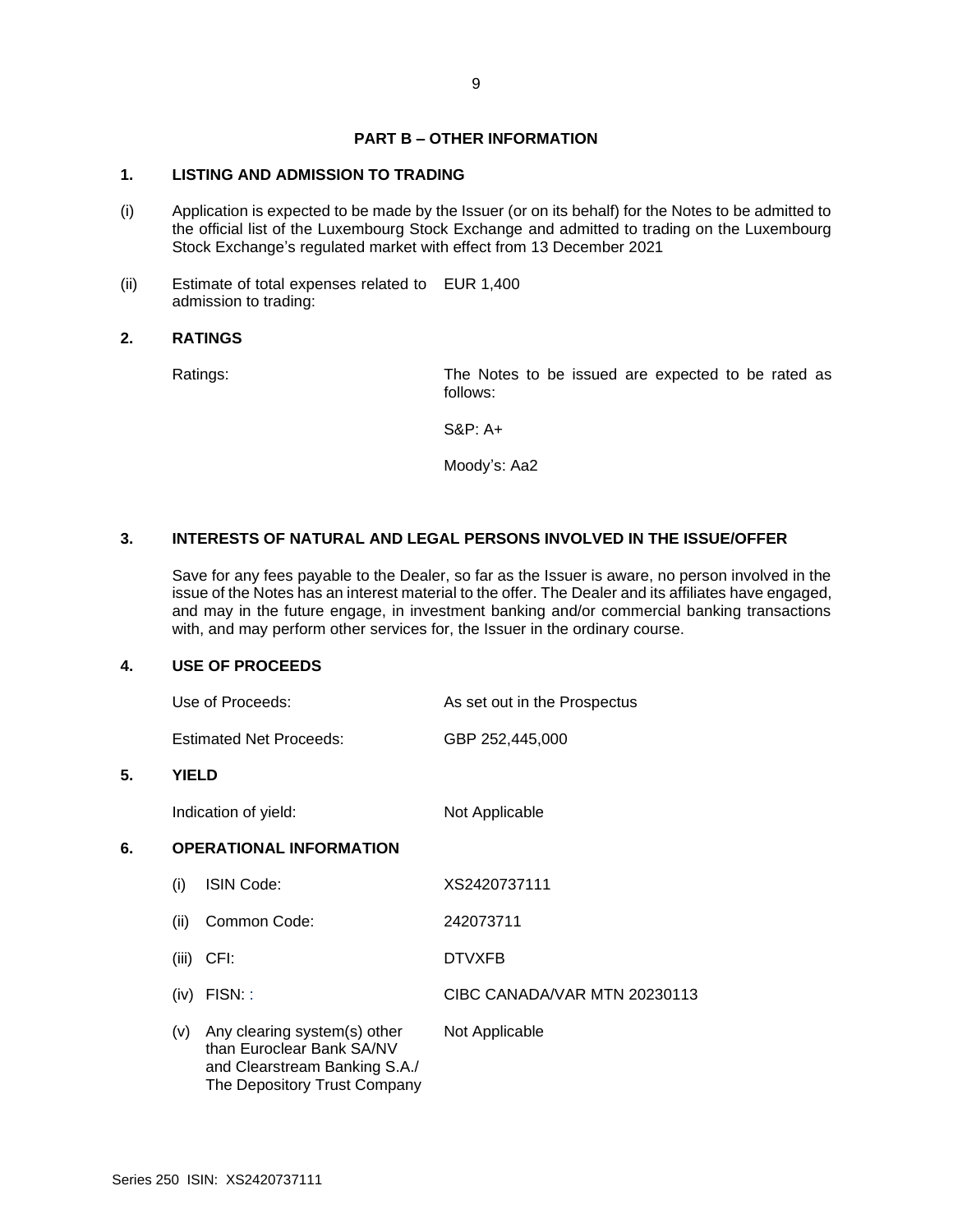and the relevant identification number(s):

Agent(s)/Registrar (if any):

| (vi) | Delivery:                                   | Delivery against payment        |
|------|---------------------------------------------|---------------------------------|
|      | (vii) Calculation Agent:                    | Deutsche Bank AG, London Branch |
|      | (viii) Registrar:                           | Not Applicable                  |
|      | (ix) Paying Agent:                          | Deutsche Bank AG, London Branch |
| (x)  | Names and addresses of<br>additional Paying | Not Applicable                  |

(xi) Intended to be held in a manner which would allow Eurosystem eligibility: No. While the designation is specified as "no" at the date of these Final Terms, should the Eurosystem eligibility criteria be amended in the future such that the Notes are capable of meeting them the Notes may then be deposited with one of the ICSDs as common safekeeper. Note that this does not necessarily mean that the Notes will then be recognized as eligible collateral for Eurosystem monetary policy and intra-day credit operations by the Eurosystem at any time during their life. Such recognition will depend upon the ECB being satisfied that Eurosystem eligibility criteria have been met.

#### **7. DISTRIBUTION**

- (i) Method of distribution: Non-syndicated
- (ii) If syndicated, names of Managers: Not Applicable

#### **8. THIRD PARTY INFORMATION**

Not Applicable

#### **9. GENERAL**

(i) Governing Law: Ontario Law (ii) Applicable TEFRA exemption: TEFRA C Rules (iii) US Selling Restrictions: Reg. S Compliance Category 2 (iv) Prohibition of Sales to EEA Retail Investors: Applicable (iv) Prohibition of Sales to UK Retail Applicable

10

Investors: